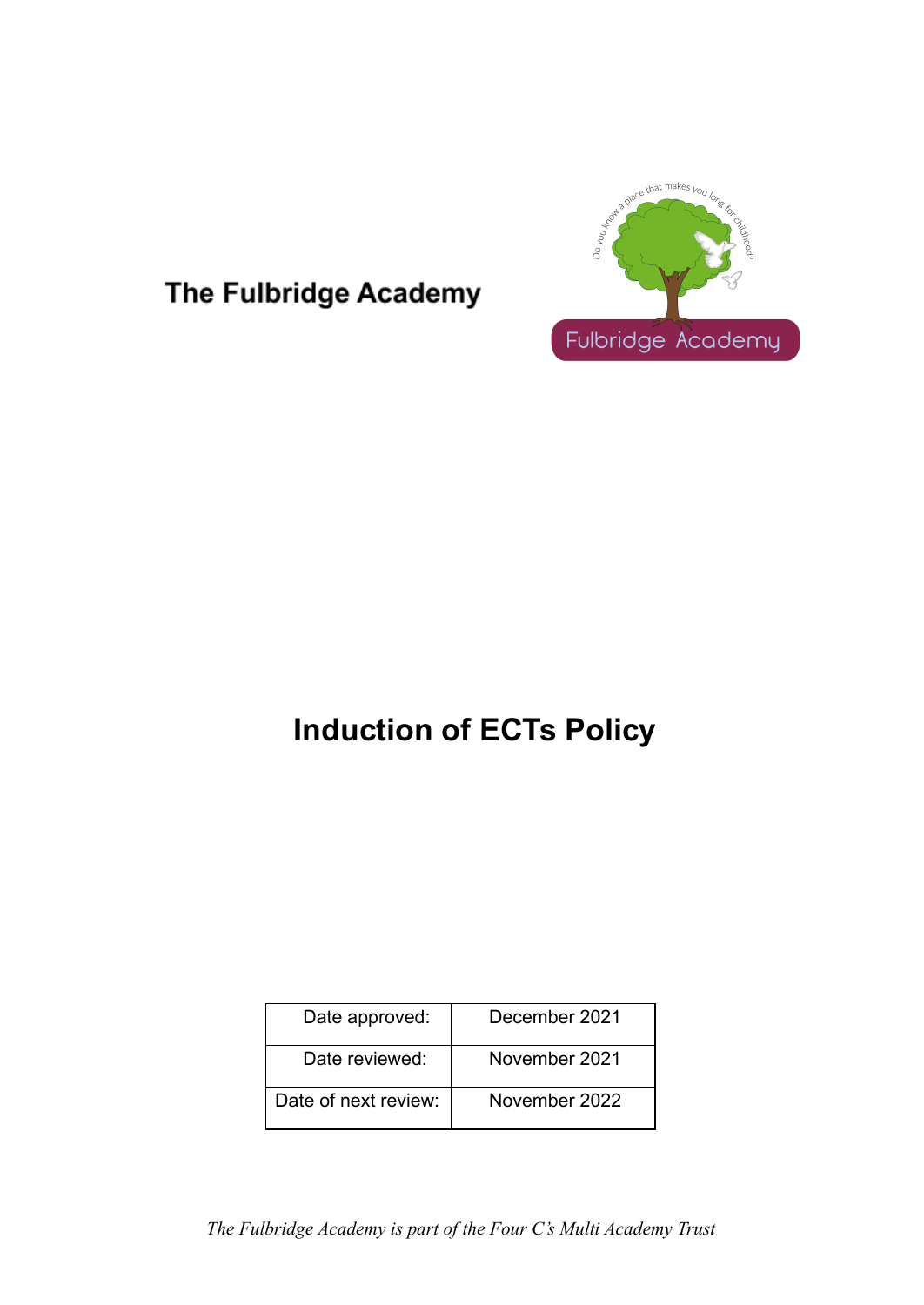#### **Policy for the Induction of Early Career Teachers (ECTs) at The Fulbridge Academy**

# **Rationale.**

The first two years of teaching are not only very demanding but also of considerable significance in the professional development of an Early Career Teacher. Fulbridge Academy's induction process ensures that the appropriate guidance, support and professional development are provided through a structured but flexible individualised programme explicitly linked to the Early Career Framework (ECF).

[https://assets.publishing.service.gov.uk/government/uploads/system/uploads/attachment\\_data/fil](https://assets.publishing.service.gov.uk/government/uploads/system/uploads/attachment_data/file/978358/Early-Career_Framework_April_2021.pdf) [e/978358/Early-Career\\_Framework\\_April\\_2021.pdf](https://assets.publishing.service.gov.uk/government/uploads/system/uploads/attachment_data/file/978358/Early-Career_Framework_April_2021.pdf)

This programme will enable an ECT to form a secure foundation upon which a successful teaching career, fulfilling their professional duties, can be built. Fulbridge Academy has decided to adopt the Full Induction Programme provided by Education Development Trust via the Cambridge and Peterborough Teaching School Hub. This programme will include ongoing monitoring and assessment of performance against the Teachers' Standards.

[https://assets.publishing.service.gov.uk/government/uploads/system/uploads/attachment\\_data/fil](https://assets.publishing.service.gov.uk/government/uploads/system/uploads/attachment_data/file/665522/Teachers_standard_information.pdf) [e/665522/Teachers\\_standard\\_information.pdf](https://assets.publishing.service.gov.uk/government/uploads/system/uploads/attachment_data/file/665522/Teachers_standard_information.pdf)

#### **Purposes.**

Fulbridge Academy's induction process has been designed to make a significant contribution to both the professional and personal development of ECTs. The purposes of induction include:

- $\bullet$  to provide programmes appropriate to the individual needs of the ECT;
- to provide appropriate coaching and support through the role of an identified Mentor;
- to provide ECTs with examples of good practice;
- to help ECTs form good relationships with all members of the school community and stakeholders;
- to help ECTs become aware of the school's role in the local community;
- to encourage and enable reflection on an ECT's own and observed practice;
- to provide opportunities to recognise and celebrate good practice;
- to provide opportunities to identify areas for development:
- to help ECTs to develop an overview of a teacher's roles and responsibilities;
- to provide a foundation for longer-term professional development;
- to provide regular feedback on practice, both verbal and written, by an Induction Tutor;
- to help ECTs perform satisfactorily against the Teachers' Standards.

The whole staff will be kept informed of the school induction policy and encouraged to participate, wherever possible, in its implementation and development.

This policy reflects a structured whole school approach to teacher induction and recognises that the quality and commitment of the people who supervise the induction is a crucial factor in its continued success. Fulbridge Academy is fully committed to the training and development of the Induction Tutor and Mentors in addition to the ECTs.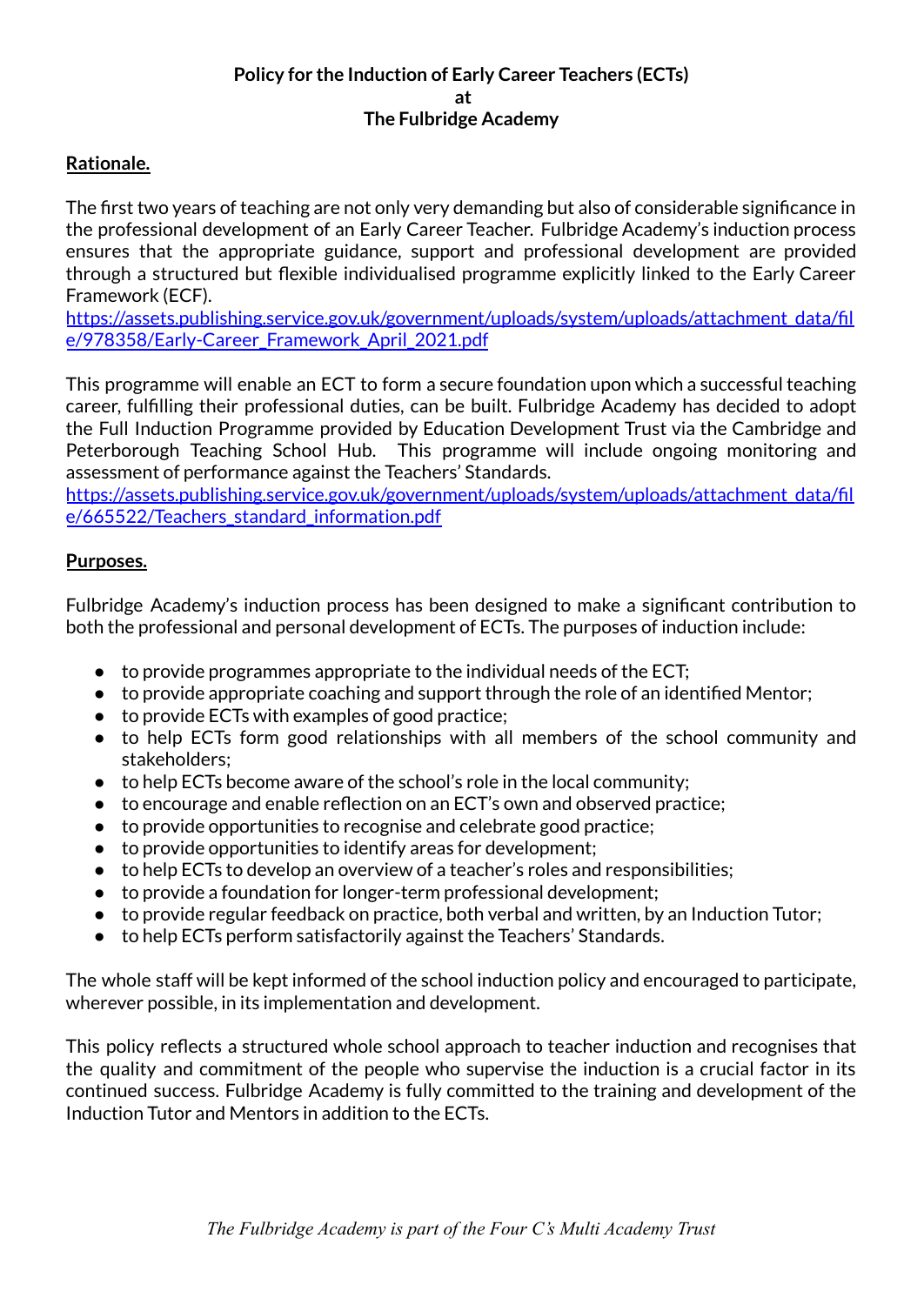# **Roles and Responsibilities**

## *The Local Governing Committee*

The Local Governing Committee will be fully aware of the DFE's Statutory Guidance on Induction for Early Career Teachers (England) which sets out the school's responsibility to provide the necessary monitoring, support and assessment for ECTs. Careful consideration is given, prior to any decision to appoint an ECT, as to whether the school currently has the capacity to fulfil all it's statutory and non-statutory obligations. The Local Governing Committee will be kept aware and up to date about induction arrangements and the progress made by ECTs during induction.

For the year 2021/22 the school's Induction Lead TBC (Newly appointed Assistant Principal).

For the year 2021/22 the school's Induction Tutor is Karen Burton.

For the year 2021/22 the Governor with responsibility for ECTs is Satwinder Sahota.

# *The Principal.*

The Principal at Fulbridge Academy plays a significant and leading role in the process of inducting new colleagues to the profession. While responsibility for the implementation of the Induction Programme has been delegated to an Induction Tutor, the Principal will also observe each ECT during the year . Statutory responsibilities are:

- Ensuring an appropriate induction programme is set up (including a 10% release time in Year One and 5% in Year Two of induction;
- Ensuring the ECT is accessing the ECF via the Full Induction Programme;
- Recommending to the Appropriate Body whether an ECT has performed satisfactorily against the Teachers' Standards for the completion of induction (ensuring progress reports are submitted to the Appropriate Body in Terms 1, 2, 4 and 5 and assessment reports at the end of Terms 3 and 6).

While the Principal may or may not delegate these responsibilities, many of the associated tasks will be carried out by an Induction Tutor. In addition to the statutory requirements the Principal will:

- Observe and give written warnings to an ECT at risk of failing to perform satisfactorily against the Teachers' Standards whilst informing the Appropriate Body immediately;
- Keep the Local Governing Committee aware and up to date about induction arrangements and the results of formal assessment meetings.

#### *Induction Tutor*

The principal requirement for the ECT Induction Tutor is to be responsible for the overall management of initiating ECTs into the teaching profession and into Fulbridge Academy's systems and structures. It entails not only a coordination role but also keeping records of activities and monitoring the quality assurance of provision. It embraces various tasks, such as organising access to the ECF, opportunities to participate in additional support, e.g. Professional Study Groups, providing support and guidance and the rigorous but fair assessment of ECT performance. It is the role of the Induction Tutor to ensure all Mentors are adequately trained in order to fulfil their role to a high standard, to quality assure the work of Mentors and to line manage the Mentors. The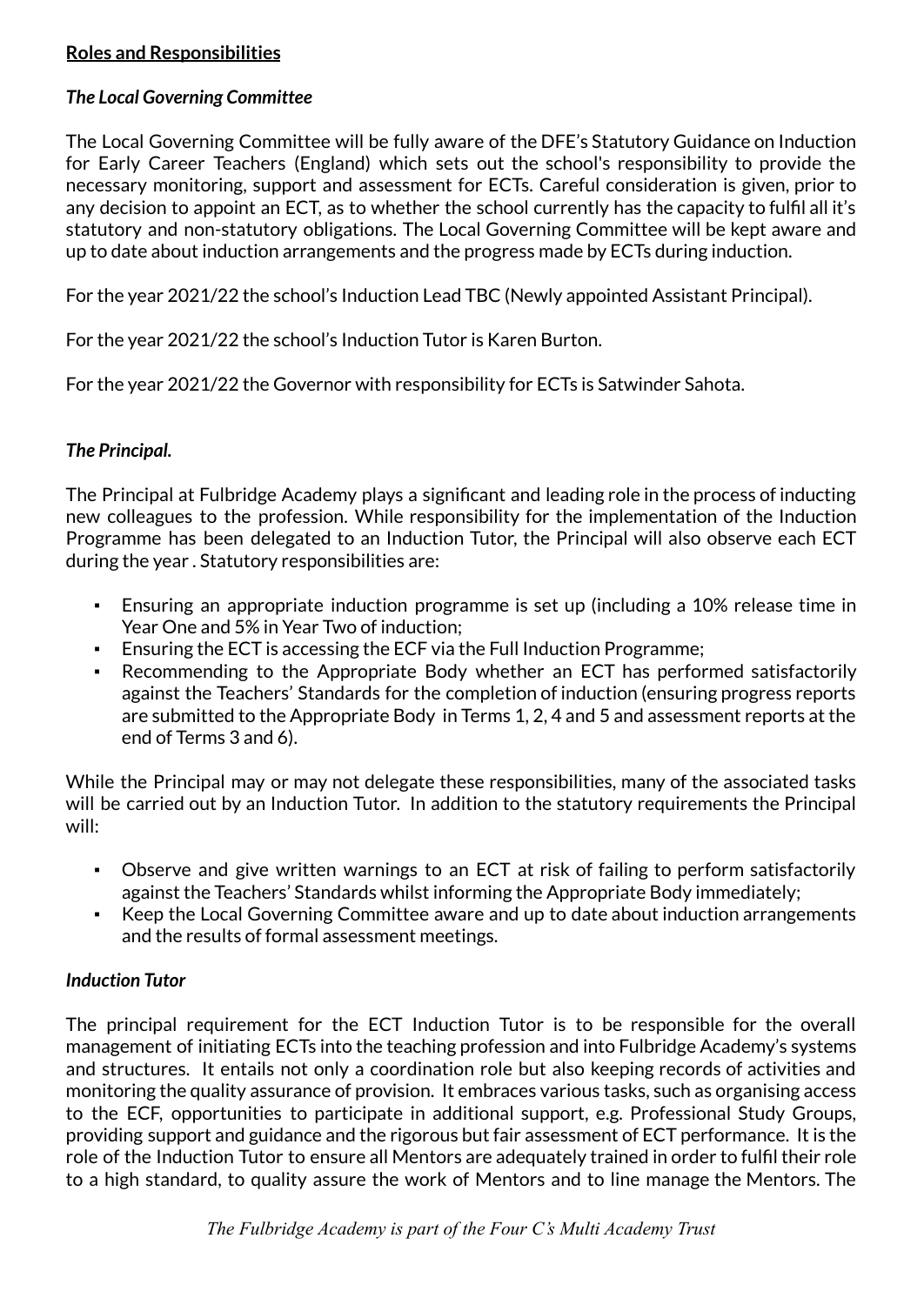Induction Tutor also has responsibility for completing the progress reviews and assessment reports for all ECTs during induction.

#### *Mentors*

In addition to the Induction Tutor, who has the responsibility for the formal assessment of the ECTs, a Mentor is appointed to provide on-going support on a daily basis and to work alongside the ECT as they engage with the ECF. The Mentor holds regular meetings with the ECT and contributes to the judgements about the ECTs' performance against the Teachers' Standards, helping to provide the Induction Tutor with evidence to support the progress made by the ECT. It is also the role of the Mentor to support the ECTs' engagement in the ECF and ensure this learning impacts positively upon the ECTs' progress towards meeting the Teachers' Standards.

#### **Entitlement.**

The ECT should be proactive in his/her own career development. However, our induction programme ensures that new teachers are provided with the support and monitoring to help them fulfil their professional duties and meet the requirements for satisfactory completion of induction. It builds on their knowledge, skills and achievements in relation to standards for the award for Qualified Teacher Status (QTS). The key aspects of the induction programme for ECTs at Fulbridge Academy are as follows:

- Access to an induction programme that will commence upon appointment and be reviewed on a termly basis;
- Structured visits made to the school, prior to taking up appointment, with time to discuss the ECF, developments needed and how they will be assisted in meeting their targets;
- Help and guidance from an Induction Tutor who is adequately prepared for the role and will coordinate the induction programme;
- Regular meetings with Mentors, Senior Leaders, Subiect Leaders and other key staff where appropriate;
- Time and regular opportunities to meet with other ECTs and teachers who have recently completed their induction programme;
- Time to observe experienced colleagues teaching both within Fulbridge Academy and by visiting other settings;
- A reduction of 10% of the average teacher's workload in Year One and 5% in Year Two. This time is used primarily for participating in the ECF and is in addition to the statutory 10% non-contact time (PPA) already allocated to teachers;
- Have teaching observed by experienced colleagues on a regular basis;
- To receive prompt written as well as oral feedback on the teaching observed and to receive advice with regard to development and target setting as appropriate;
- Opportunities for further professional development based on agreed targets.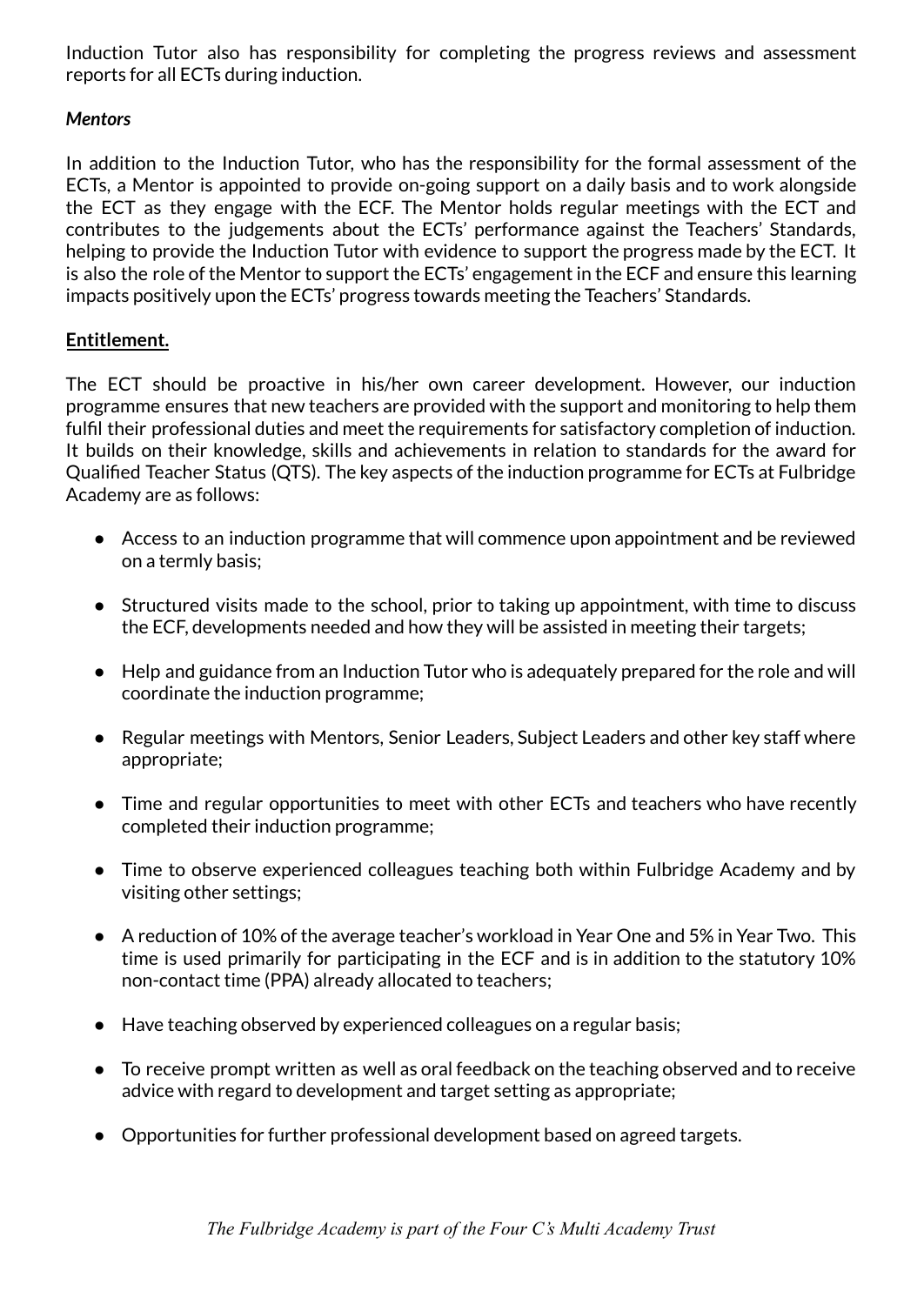# **Lesson Observation and Target Setting.**

These will be followed and completed in accordance with the DFE's guidelines on ECT induction as also outlined in the ECT Handbook provided by the LA acting as the Appropriate Body. In summary, each ECT is observed formally once each half term. Targets are reviewed during each half term at the weekly meetings. In addition, targets and progress towards meeting the Teachers' Standards is reviewed formally at the end of each term at a review meeting. The review meeting is where the end of term progress report or formal assessment report is shared with the ECT and the ECT is invited to add their comments to the report before it is submitted to the Appropriate Body. Those in attendance at the end of term review meetings include the ECT Mentor and Induction Tutor. The Principal may also attend these meetings.

# **Assessment & Quality Assurance.**

The assessment of ECTs will be rigorous but also objective:

- The criteria used for formal assessments will be shared and agreed in advance;
- Formative assessment (e.g. lesson observation and target setting, pupil progress, book scrutiny) and summative assessment (termly induction reports) will be used;
- Responsibility for assessment will involve all teachers who have a part in the ECT's development in order to gain a reliable overall view;
- Opportunities will be created for ECTs to gain experience and expertise in self-evaluation.;
- The Induction Tutor will ensure that assessment procedures are consistently applied;
- Copies of any records will be passed to the ECT concerned, including a copy of each end of term progress / assessment report;
- Assessment reports at the end of Terms 3 and 6 will give details of:
	- o areas of strength (linked to the Teachers' Standards)
	- o areas requiring development (linked to the Teachers' Standards)
	- o evidence used to inform judgement,
	- o targets for the next period of induction (linked to the Teachers' Standards)

Engagement in the ECF will be reviewed each term. However, this is a programme of CPD to support effective progress towards meeting the Teachers' Standards. The ECF is not and will not be used as an assessment tool.

#### **At Risk Procedures.**

If any ECT encounters difficulties in their performance against the Teachers' Standards, the following procedures will be put into place.

- An expectation is established that the support provided will enable any weaknesses to be addressed.
- Recorded diagnosis of the exact nature of the problem and advice given on how to redress the problem.